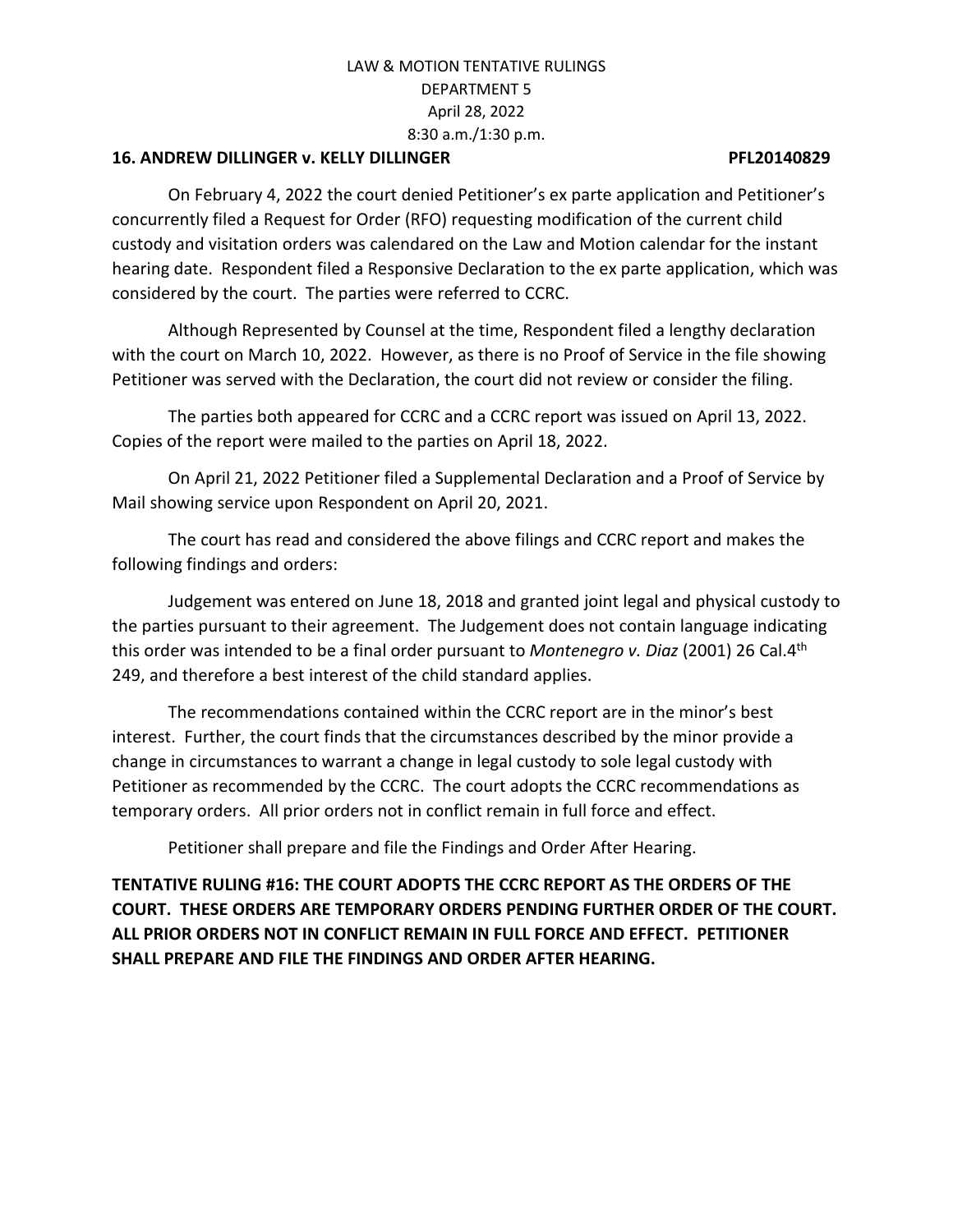## **17. CAROL FAURBACH (CARLISLE) v. WILLIAM CARLISLE PFL20150037**

### (1) Change of Venue Motion

On February 17, 2022 Respondent filed a Request for Order (RFO) requesting the court grant a change of venue to Placer County. Respondent asserts that Petitioner does not reside in El Dorado County and her office is not located in El Dorado County and she rarely practices in El Dorado County. Respondent further contends that he does not practice in El Dorado County and his business office is no longer located in El Dorado County.

After a review of the file, the court finds that Respondent has not filed a Proof of Service showing that Petitioner was served with the above filing as required by law.

Despite no proof of service being filed with the court by Respondent, on April 6, 2022 Petitioner filed a Responsive Declaration to the RFO and a Proof of Service by Mail reflecting that Petitioner's Opposition to RFO to change venue, Request for 271 Sanctions, and Request for Address for service upon Respondent was served upon Respondent on April 5, 2022. Therefore, the court finds that Petitioner has had notice and an opportunity to be heard regarding the request to change venue.

The court has read and considered the above filings and makes the following findings and orders:

Respondent's request to change venue is denied without prejudice. Respondent has not provided sufficient grounds upon which the court should grant his request. (CCP §§ 397, 397.5.) There are numerous issues pending before this court, or which may be returned to this court following the resolution of the pending appeals. Further, although Respondent argues that Petitioner does not reside in El Dorado County, he does not assert that he is no longer a resident of El Dorado County. Rather, he contends that he does not practice in El Dorado County and his business office is no longer located in El Dorado County. Further, Respondent does not provide the court with sufficient justification as to why Placer County would be the appropriate jurisdiction. Therefore, the motion is denied without prejudice.

As to this issue, the court denies Petitioner's request for Family Code section 271 sanctions as Petitioner has not shown conduct related to this issue that violates the provisions of Family Code section 271.

### (2) OSC filed by Petitioner

On February 2, 2022 Petitioner filed a Request for Order (RFO) and Declaration requesting the court to find Respondent in violation of his conditional release terms following the court's finding of contempt against Respondent.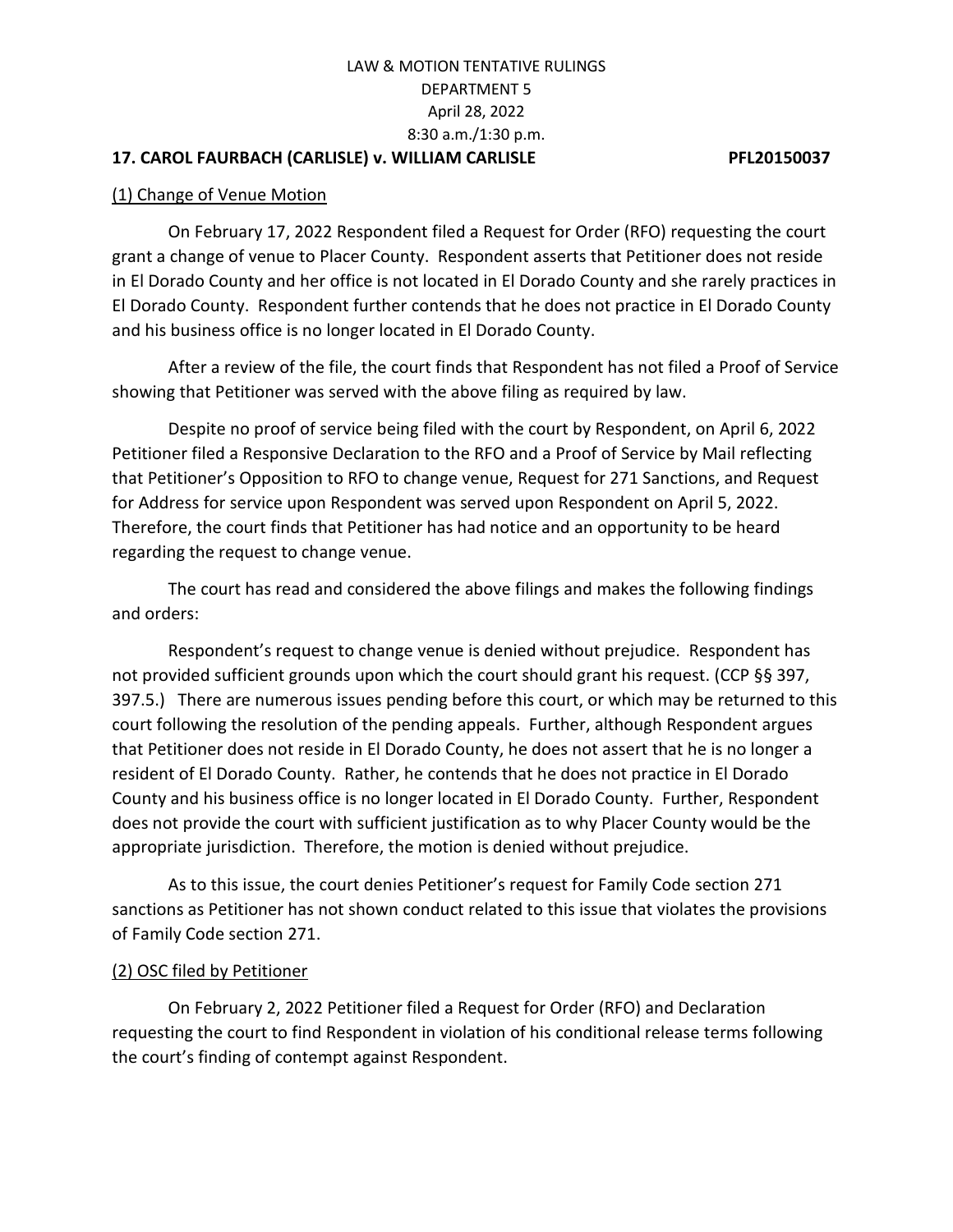On March 17, 2022 the parties appeared before the court and the court found that service was improper as proof was not submitted showing Respondent was personally served. Following argument, with Respondent's consent, the court allowed service by certified mail and ordered Respondent to update his address with the court.

In Petitioner's April 6, 2022 Responsive Declaration filed with the court and served upon Respondent, Petitioner alleges that Respondent has provided conflicting information regarding his address

The court has read and considered the above filings, and has reviewed the file, and finds and orders as follows:

Respondent has not complied with the court order to update his physical address with the court. Respondent's current address is a P.O. Box. Although Respondent waived personal service and agreed to accept service by certified mail, he has failed to provide an address at which such service may be effectuated.

Petitioner filed a Due Diligence Log on March 4, 2022 detailing the efforts of the Process Service to serve Respondent. The court finds the 17 attempts to serve were on multiple days and at different times of day throughout the month of February 2022. The court finds that there is sufficient evidence before it that Respondent is evading service and authorizes Petitioner to serve Respondent at the address identified in the Due Diligence Log filed on March 4, 2022 ("Hawthorne Loop" address contained within the filing). The court further orders Petitioner to serve Respondent at his email address on file with the court, which is the same as that listed on each of his pleadings.

Petitioner's RFO is continued to June 9, 2022 at 8:30 am in Department 5, to be matched up with an OSC filed by Petitioner on April 8, 2022 against Respondent currently set for that date.

The court reserves jurisdiction over the issue of Family Code 271 sanctions against Respondent for his conduct relating to this issue.

Petitioner shall prepare and file the Findings and Order After Hearing.

**TENTATIVE RULING #17: (1) RESPONDENT'S MOTION TO CHANGE VENUE IS DENIED WITHOUT PREJUDICE. PETITIONER'S REQUEST FOR SANCTIONS IS DENIED AS TO THIS ISSUE. (2) PETITONER'S 2/2/22 RFO IS CONTINUED TO JUNE 9, 2022 AT 8:30 AM IN DEPARTMENT 5. THE COURT FINDS THAT RESPONDENT IS EVADING SERVICE AND ORDERS SERVICE AS INDICATED IN THE RULING ABOVE. THE COURT RESERVES JURISDICTION OVER PETITONER'S REQUEST FOR 271 SANCTIONS RELATING TO THIS ISSUE. PETITIONER SHALL PREPARE AND FILE THE FINDINGS AND ORDER AFTER HEARING.**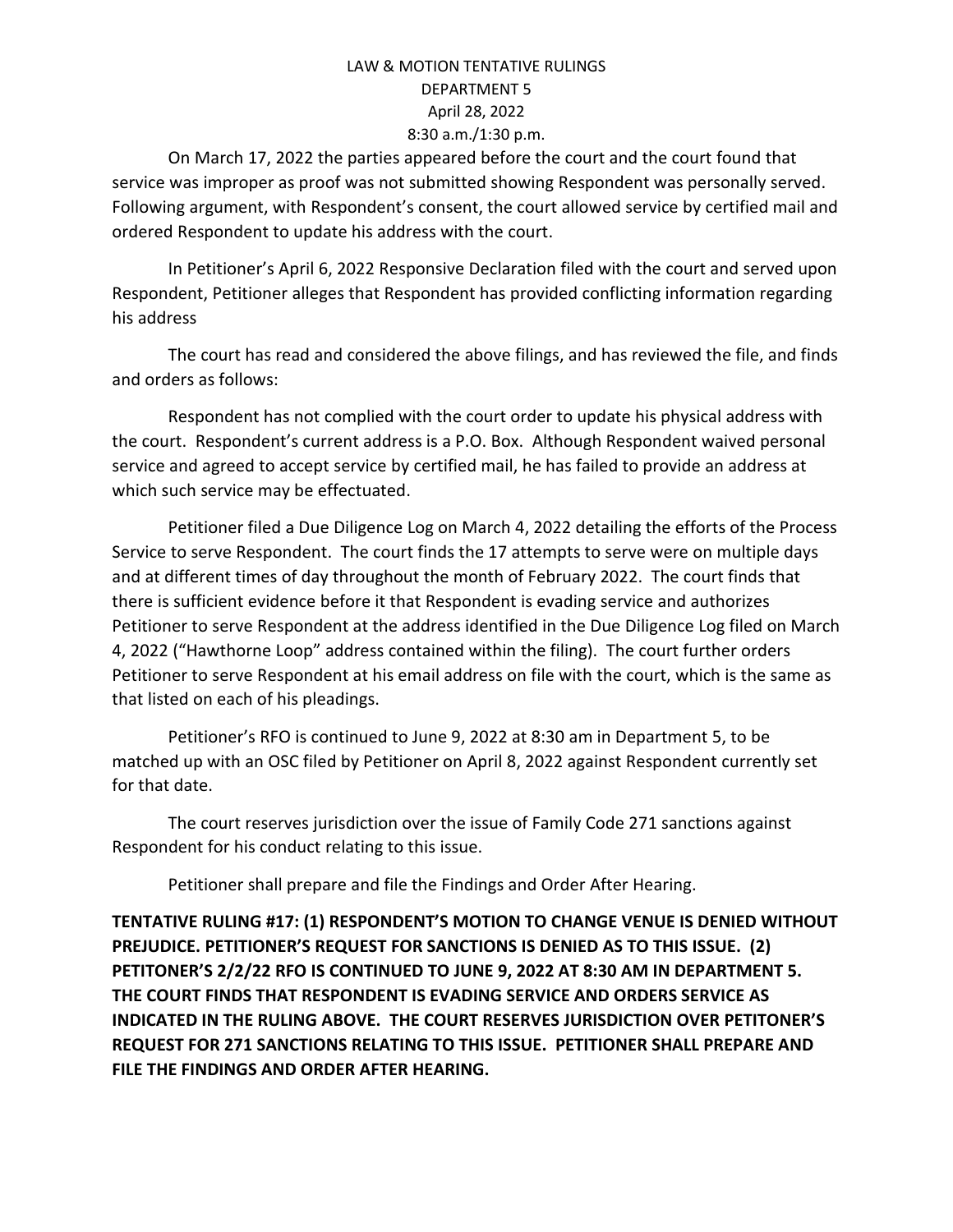### **18. CLIFFORD BAKER V. MARIEL BAKER PFL20200380**

On January 18, 2022, Respondent filed a Request for Order (RFO) requesting modification of child support orders. Respondent filed an Income and Expense Declaration on the same date. Petitioner was served via mail on February 2, 2022, with Proof of Service filed on February 7, 2022.

Respondent requests a modification of the June 17, 2021 child support order. Petitioner is currently ordered to pay Respondent \$124 per month, as and for child support.

On January 19, 2022 parties filed a stipulation for child custody and visitation with the court. The current agreement of the parties is for joint legal and physical custody of the minors.

Petitioner had not filed a responsive declaration nor an Income and Expense Declaration.

On February 24, 2022 the court adopted its tentative ruling and continued the hearing and ordered Petitioner to file and serve an updated Income and Expense Declaration no later than 10 days prior to the next hearing date. The court reserved on the modification of child support to the date of the filing of the RFO.

On April 15, 2022, Petitioner filed an Income and Expense Declaration. Upon review of the court file there is no Proof of Service showing Respondent was served with Petitioner's Income and Expense Declaration. If Respondent waives defects in service, the court finds and orders as follows:

Respondent' has an average monthly income of \$2,080, (\$16 per hours for 30 hours a week, multiplied by 52 weeks a year, divided by 12 months) based on Respondent's Income and Expense Declaration. Respondent has no deductions and childcare costs of \$900 per month.

Petitioner has an average monthly income of \$7,322 per month based on his Income and Expense Declaration. Petitioner pays pre-tax \$200 per month for a Roth TSP.

Using the above figures and a 50% timeshare, the court finds that guideline child support is \$887. See attached DissoMaster Report. Beginning February 1, 2022, Petitioner shall pay Respondent \$883 per month as and for child support, payable on the 1st of the month, until further order of the court or termination by operation of law. This order results in an arrearage of \$2,289 for the months of February through April. Beginning May 15, 2022, the court orders Petitioner to pay Respondent \$190.75 per month as and for arrearages until paid in full (approximately 12 months). Any missed payment will result in the full balance being owed with legal interest.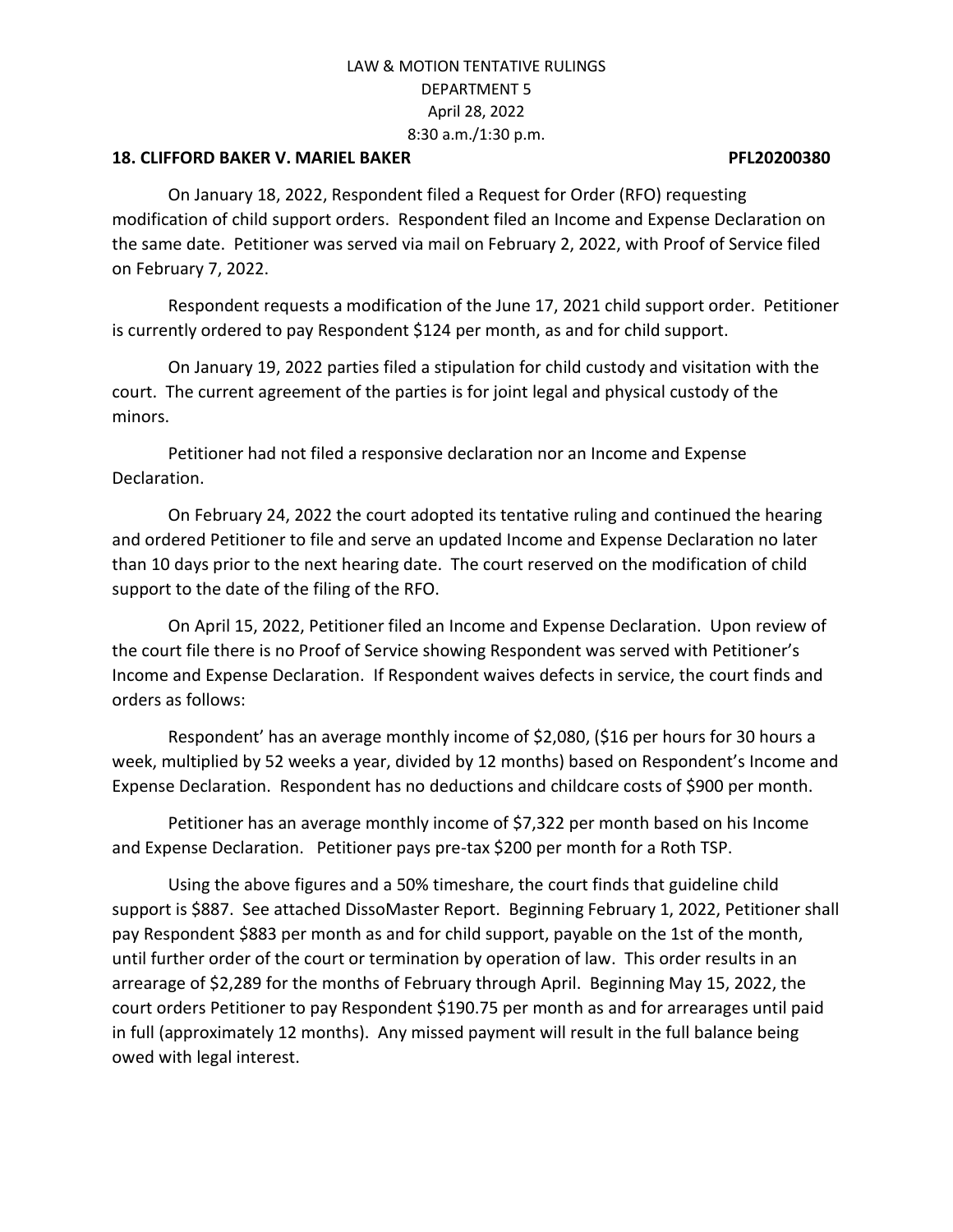All prior orders remain in full force and effect. Respondent is to prepare and file the findings and orders after hearing.

**TENTATIVE RULING #18: THE COURT ORDERS CHILD SUPPORT AS SET OUT ABOVE. ALL PRIOR ORDERS REMAIN IN FULL FORCE AND EFFECT. RESPONDENT IS TO PREPARE AND FILE THE FINDINGS AND ORDERS AFTER HEARING.**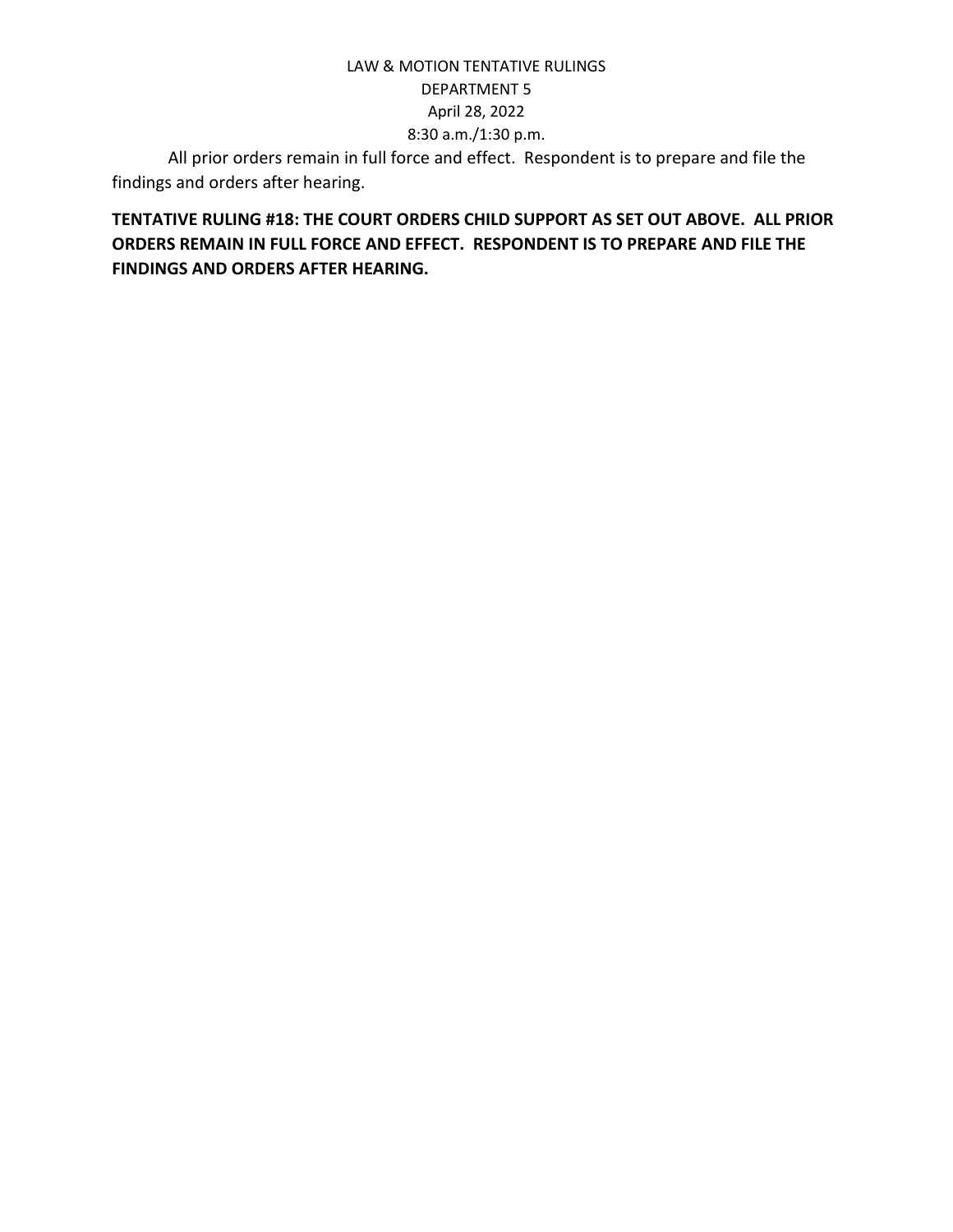| <b>ATTORNEY (NAME AND ADDRESS):</b><br><b>IEDC</b><br><b>Court</b><br><b>California</b> | TELEPHONE NO: | Superior Court Of The State of California, County of<br><b>COURT NAME:</b><br><b>STREET ADDRESS:</b><br>MAILING ADDRESS:<br><b>BRANCH NAME:</b> |  |
|-----------------------------------------------------------------------------------------|---------------|-------------------------------------------------------------------------------------------------------------------------------------------------|--|
| <b>ATTORNEY FOR: Pet.</b><br><b>DISSOMASTER REPORT</b>                                  |               |                                                                                                                                                 |  |
| 2022, Monthly                                                                           |               | <b>CASE NUMBER:</b><br>PFL 20200380                                                                                                             |  |

| <b>Input Data</b>                 | Pet.          | Resp.       | Guideline (2022)       |         | <b>Cash Flow Analysis</b>    | Pet.    | Resp.     |
|-----------------------------------|---------------|-------------|------------------------|---------|------------------------------|---------|-----------|
| Number of children                | 0             | 2           | Nets (adjusted)        |         | <b>Guideline</b>             |         |           |
| % time with Second Parent         | 49%           | 0%          | Pet.                   |         | 5,797 Payment (cost)/benefit | (887)   | 837       |
| Filing status                     | <b>HH/MLA</b> | Single      | Resp.                  |         | 2,572 Net spendable income   | 4,909   | 3,460     |
| # Federal exemptions              | 1*            | $3^{\star}$ | Total                  | 3,369   | % combined spendable         | 58.7%   | 41.3%     |
| Wages + salary                    | 7,323         | 2,080       | Support                |         | Total taxes                  | 1,526   | (492)     |
| 401(k) employee contrib           | 0             | 0           | CS Payor               |         | Pet. #WHA                    | 5       | 5         |
| Self-employment income            | 0             | 0           | Presumed               | 887     | Net wage paycheck/mo         | 5,705   | 1,895     |
| Other taxable income              | 0             | 0           | Basic CS               | 887     | Comb. net spendable          | 8,369   |           |
| Short-term cap. gains             | 0             | 0           | Add-ons                | 0       | Proposed                     |         |           |
| Long-term cap. gains              | 0             | 0           | Presumed Per Kid       |         | Payment (cost)/benefit       | (1,077) | 1,077     |
| Other gains (and losses)          | 0             | 0           | Child 1                |         | 262 Net spendable income     | 5,123   | 3,311     |
| Ordinary dividends                | 0             | 0           | Child 2                | 626     | NSI change from gdl          | 214     | (149)     |
| Tax, interest received            | 0             | 0           | Spousal support        | blocked | % combined spendable         | 60.7%   | 39.3%     |
| Social Security received          | 0             | 0           | Total                  | 887     | % of saving over gdl         | 326.9%  | $-226.9%$ |
| Unemployment compensation         | 0             | O           | Proposed, tactic 9     |         | <b>Total taxes</b>           | 1,123   | (154)     |
| Operating losses                  | 0             | 0           | CS Payor               |         | Pet #WHA                     | 10      | 2         |
| Ca. operating loss adj.           | 0             | 0           | Presumed               |         | 1,077 Net wage paycheck/mo   | 6,135   | 1,785     |
| Roy, partnerships, S corp, trusts | 0             | 0           | Basic CS               | 1,077   | Comb. net spendable          | 8,434   |           |
| Rental income                     | 0             | 0           | Add-ons                |         | 0 Percent change             | 0.8%    |           |
| Misc ordinary tax. inc.           | 0             | 0           | Presumed Per Kid       |         | Default Case Settings        |         |           |
| Other nontaxable income           | 0             | 0           | Child 1                | 390     |                              |         |           |
| New-spouse income                 | 0             | 0           | Child 2                | 687     |                              |         |           |
| Adj. to income (ATI)              | 200           | 0           | Spousal support        | blocked |                              |         |           |
| SS paid other marriage            | 0             | 0           | Total                  | 1,077   |                              |         |           |
| Ptr Support Pd. other P'ships     | 0             | 0           | Savings                | 65      |                              |         |           |
| CS paid other relationship        | 0             | 0           | Total releases to Pet. | 2       |                              |         |           |
| Health ins.                       | 0             | 0           |                        |         |                              |         |           |
| Qual. Bus. Inc. Ded.              | 0             | 0           |                        |         |                              |         |           |
| Itemized deductions               | 0             | 0           |                        |         |                              |         |           |
| Other medical expenses            | 0             | 0           |                        |         |                              |         |           |
| Property tax expenses             | 0             | 0           |                        |         |                              |         |           |
| Ded. interest expense             | 0             | 0           |                        |         |                              |         |           |
| Charitable contribution           | 0             | 0           |                        |         |                              |         |           |
| Miscellaneous itemized            | 0             | 0           |                        |         |                              |         |           |
| Required union dues               | 0             | 0           |                        |         |                              |         |           |
| Cr. for Pd. Sick and Fam. L.      | 0             | 0           |                        |         |                              |         |           |
| Mandatory retirement              | 0             | 0           |                        |         |                              |         |           |
| Hardship deduction                | 0*            | 0*          |                        |         |                              |         |           |
| Other gdl. deductions             | 0             | 0           |                        |         |                              |         |           |
| AMT info (IRS Form 6251)          | 0             | 0           |                        |         |                              |         |           |
| Child support add-ons             | 0             | 0           |                        |         |                              |         |           |
| TANE SSI and CS received          | O.            | o           |                        |         |                              |         |           |

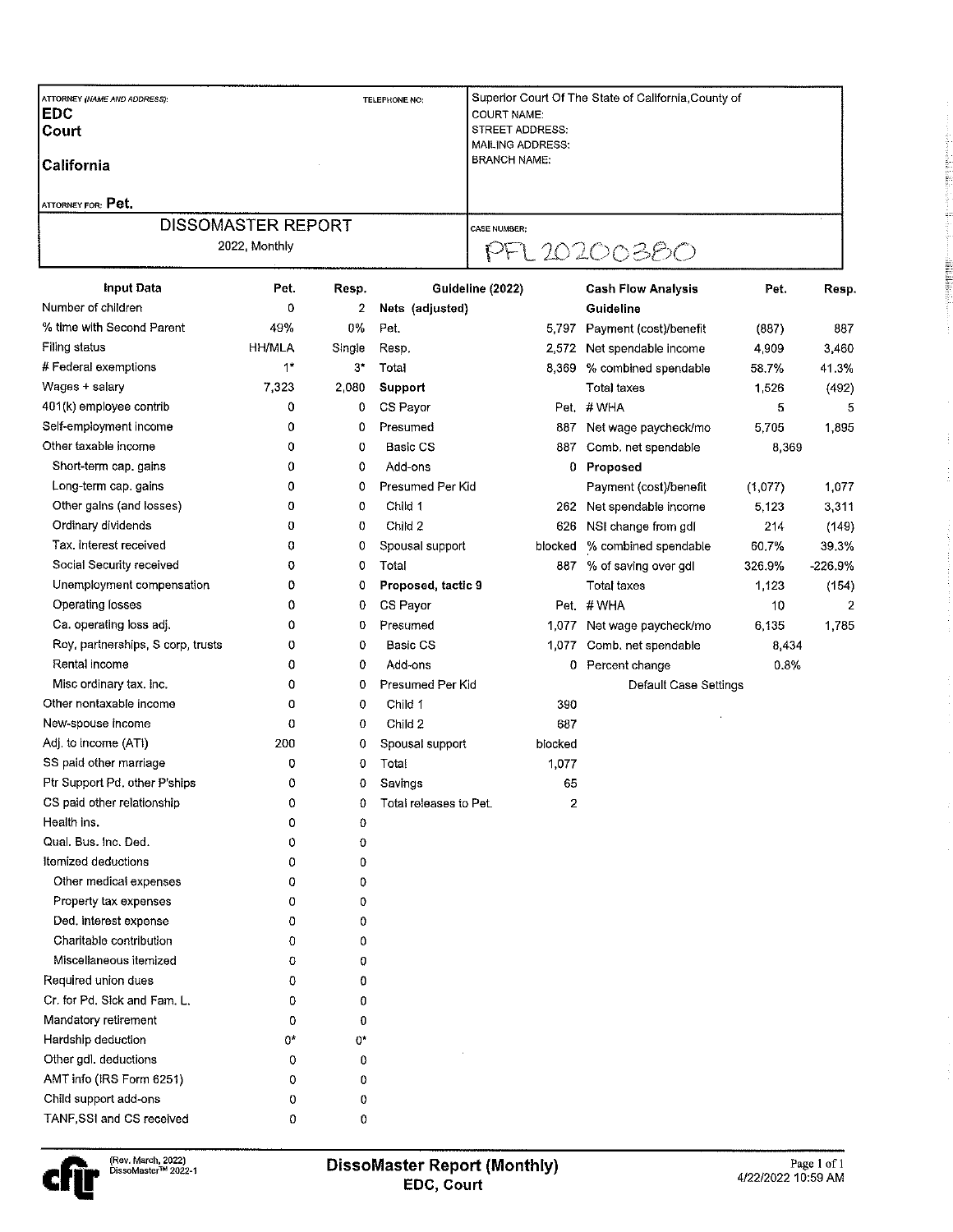## **19. DCSS v. ALEXANDRA KEENER (OTHER PARTY: NICOLE FUSON) PFS20120124**

On January 28, 2022 Other Party, Ms. Fuson, filed a Request for Order (RFO) requesting the court to modify the current custody and visitation orders, as well as for an order modifying the current child support orders. The parties were referred to CCRC and the RFO was placed on the Law and Motion calendar for the instant hearing date. Ms. Fuson filed an Income and Expense Declaration the same day. On February 22, 2022 Ms. Fuson filed a Proof of Service by First-Class Mail showing service upon Respondent the same day. Ms. Fuson did not include an address verification.

The parties attended CCRC and a CCRC report was issued on March 21, 2022. Copies of the report were mailed to the parties on April 18, 2022.

The court has read and considered the above filings and makes the following findings and orders:

Judgment was entered in this matter as to the child support obligation on April 18, 2012, during which DCSS was a party to the action. As such, the motion to modify child support is a post-judgment request to modify and the service must comply with Family Code section 215, to include an address verification. As Respondent has not filed a Responsive Declaration or an Income and Expense Declaration, the court cannot find he was properly served. The request to modify child support is denied without prejudice.

Judgement has not been entered on the issue of custody and visitation, the existing order occurring following a referral to CCRC. Therefore the court finds that service was proper and shall address the RFO.

Having reviewed the CCRC report, the court finds that the recommendations are in the best interest of the child, with the exception of the beginning of the week on/week off parenting schedule. The court finds there is insufficient support to warrant such a step-up plan and that the parties have been exercising a week on/off schedule. Recently Respondent even had full physical custody for a period of two months. As such, the court orders the week on/off parenting schedule shall begin the first Friday Respondent has visitation following the end of school. Exchanges shall be Fridays at 6:00 pm at the current exchange location, unless otherwise agreed to in writing by the parties. The court strongly encourages the parties to fully participate in counseling as recommended, finding that the counseling is highly likely to address the issues brought up in the instant motion. If either party feels that the minor is not doing well, a motion to modify may be brought forth. All other recommendations are adopted as the court order as indicated in the CCRC report. All prior orders not inconsistent with these orders remain in full force and effect. Ms. Fuson shall prepare and file the Findings and Order After Hearing.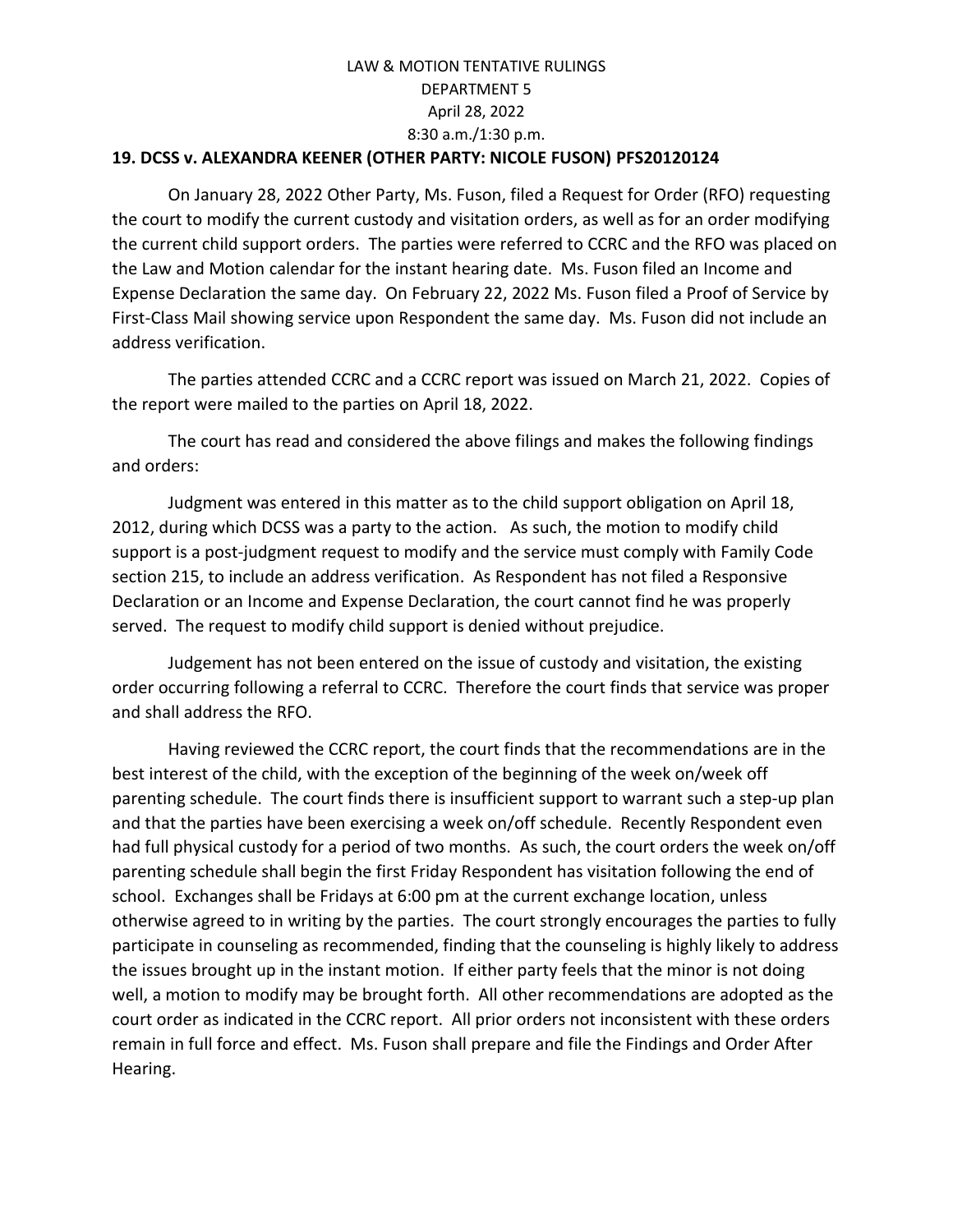**TENTATIVE RULING #19: OTHER PARTY'S REQUEST TO MODIFY CHILD SUPPORT IS DENIED FOR IMPORPER SERVICE AS INDICATED ABOVE. THE CCRC REPORT IS ADOPTED AS MODIFIED ABOVE. ALL PRIOR ORDERS NOT INCONSISTENT REMAIN IN FULL FORCE AND EFFECT. OTHER PARTY SHALL PREPARE AND FILE THE FINDINDS AND ORDERS AFTER HEARING.**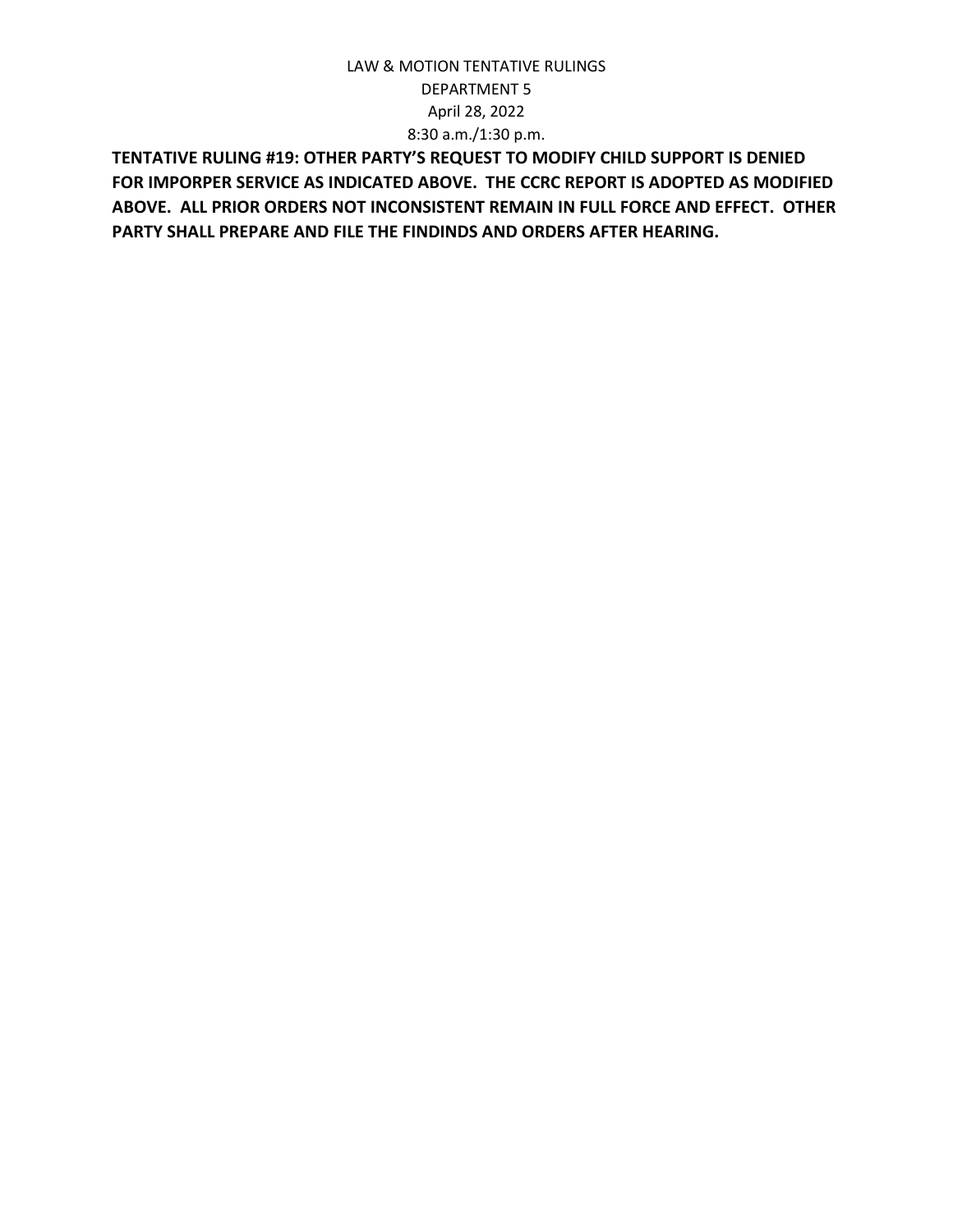## **20. KELLI JEANCOQ V. RAYMOND LONERGAN PFL20190708**

On September 30, 2021 Respondent filed a Request for Order (RFO) requesting modification of the child custody and visitation orders, as well as the child support orders. The parties were referred to CCRC and the RFO was set on the Law and Motion calendar. On October 27, 2021 Respondent filed a Proof of Personal Service showing service of the RFO and "Declarations 2b/2c Minute Order" upon Petitioner on October 6, 2021. Respondent did not file a Proof of Service showing that the referral to CCRC was served upon Petitioner such that Petitioner would know to participate in the CCRC session.

Respondent appeared for the CCRC appointment and Petitioner did not. A CCRC report was issued on November 8, 2021. Copies of the report were mailed to the parties on November 8, 2021.

On December 16, 2021, the court adopted its tentative ruling. Parties were rereferred to Child Custody Recommending Counseling (CCRC) for an appointment on January 17, 2022 and a further review hearing on March 3, 2022.

On January 31, 2022, the court issued an ex parte minor order resetting the CCRC appointment for March 9, 2022 and the review hearing for April 28, 2022. The prior CCR date was a court holiday. Parties were mailed a copy of the ex parte minute order on January 31, 2022. The court notes, the minute order was sent to a prior address for Petitioner and was returned to the court.

Neither party appeared at the March 9, 2022 CCRC appointment.

The court finds that Respondent was the moving party and he failed to attend the requested CCRC appointment, therefore, the matter is dropped from calendar.

All prior orders remain in full force and effect.

**TENTATIVE RULING #20: THE MATTER IS DROPPED FROM CALENDAR. ALL PRIOR ORDERS REMAIN IN FULL FORCE AND EFFECT.**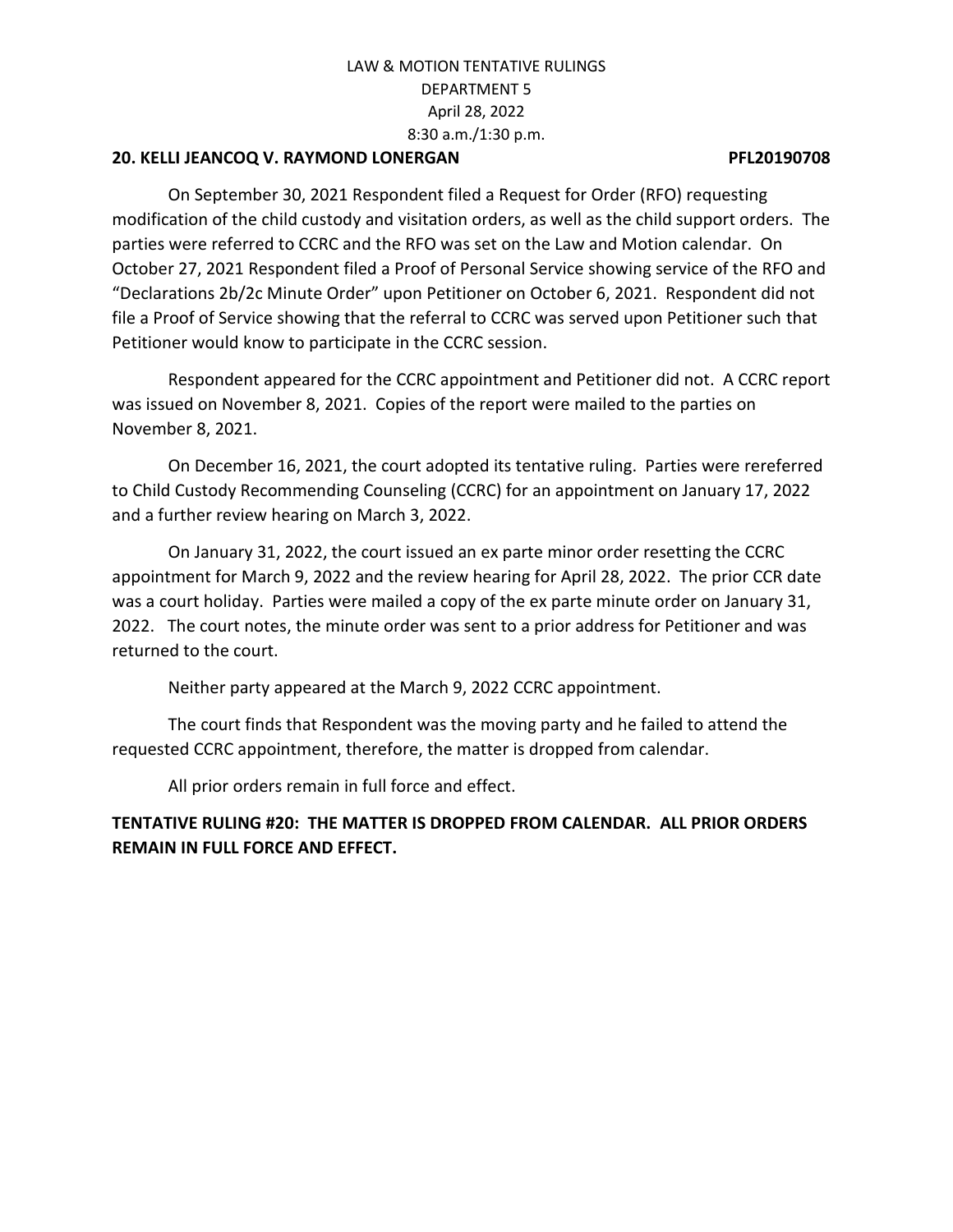## **21. PAUL DAVENPORT V. KENDRA DAVENPORT PFL20180469**

On January 14, 2022, Petitioner filed a Request for Order (RFO) request the court modify child support. Petitioner concurrently filed an Income and Expense Declaration. Respondent was served via mail on January 14, 2022 with Proof of Service filed the same day. Petitioner request the court modify the September 10, 2019 order for child support in the amount of \$1,458 per month as his current income from disability benefits is \$1,744.

Respondent had not filed a Responsive Declaration nor an Income and Expense Declaration.

On February 24, 2022, the court continued the hearing and ordered Petitioner to file and serve an updated Income and Expense Declaration no later than 10 days prior to the next hearing date. The court reserved on the modification of child support to the date of the filing of the RFO. All prior orders remained in full force and effect.

On April 15, 2022, Respondent filed a Responsive Declaration and Income and Expense Declaration. Petitioner was served by mail on April 15, 2022. Petitioner objects to the request to modify child support and requests the current order remain in full force and effect.

The court finds, based on Petitioner's Income and Expense Declaration, Petitioner's current income to be \$1,744.20 in Veterans Affairs Benefits. Petitioner has no deductions. Petitioner files taxes with a single status.

Based on Respondent's Income and Expense Declaration, the court finds her average monthly income to be \$3,400. Respondent has no deductions. Respondent has the minors in her care full time. Respondent files as head of household.

Using the above figures and a 0% timeshare for Petitioner, the court finds that guideline child support is \$635. See attached DissoMaster Report. Beginning February 1, 2022, Petitioner shall pay Respondent \$635 per month as and for child support, payable on the 1st of the month, until further order of the court or termination by operation of law.

The court notes this order may result in an overpayment of \$823 per month for the months of February through April, inclusive. However, the court is unclear if Petitioner is currently making the child support payments. The court reserves jurisdiction on the potential overpayment and sets a further review hearing on 6/9/2022 at 1:30 PM. Parties are ordered to file declarations as to the current status, whether there are arrears owed of if all payments have been paid in full, of child support payments no later than 10 days prior to the next court date. Failure to do so, will result in the court dropping the matter from calendar.

All prior orders not in conflict with this order remain in full force and effect. Petitioner shall prepare and file the findings and orders after hearing.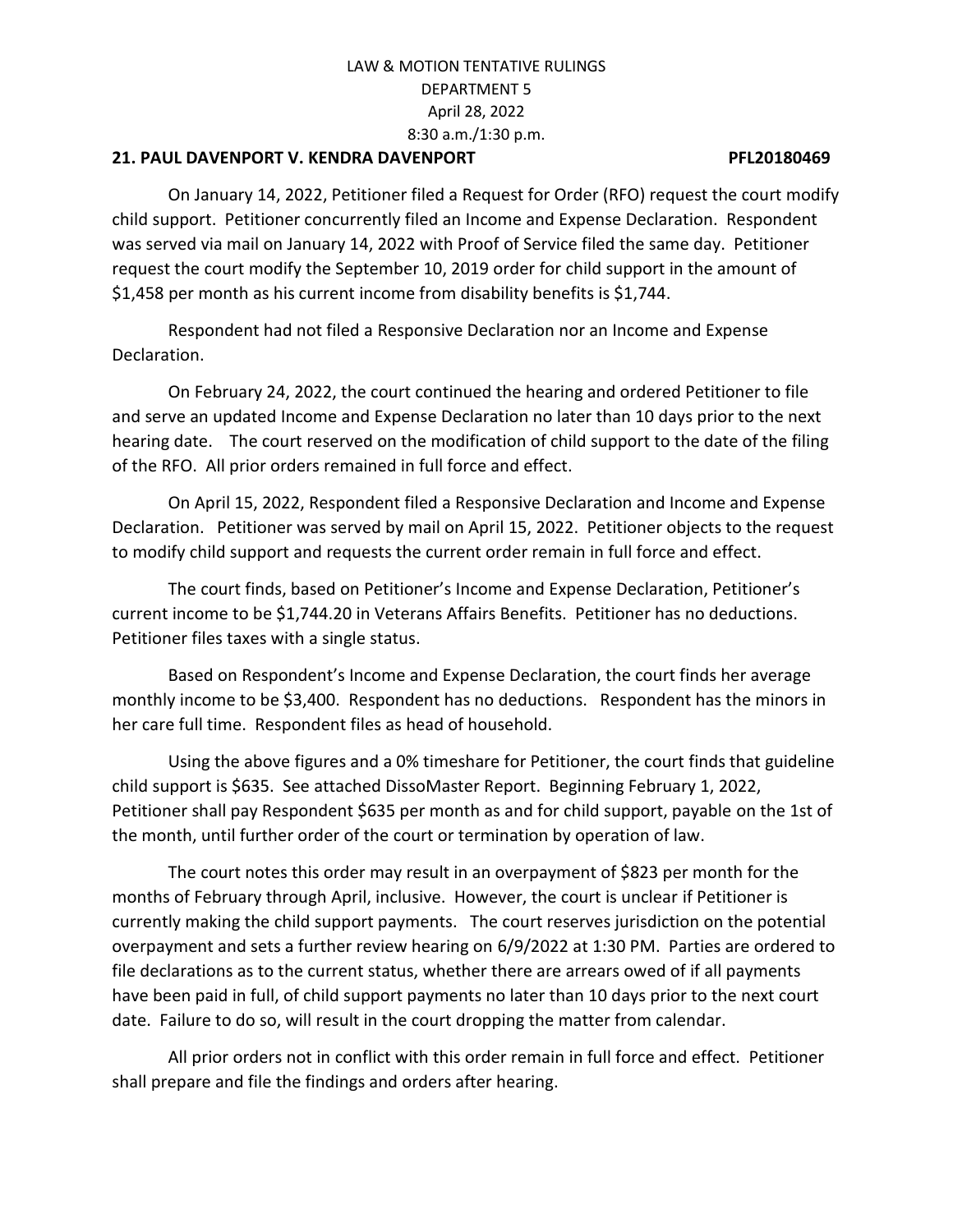**TENTATIVE RULING #21: THE COURT GRANTS THE CHILD SUPPORT MODIFICATION AS OUTLINED ABOVE. THE COURT SETS A FURTHER REVIEW HEARING ON THE ISSUE OF POTENTIAL OVERPAYMENT OF CHILD SUPPORT FOR 6/9/2022 AT 1:30 PM. PARTIES ARE ORDERED TO FILE DECLARATIONS REGARDING THE CURRENT STATUS OF CHILD SUPPORT PAYMENTS NO LATER THAN 10 DAYS PRIOR TO THE HEARING. FAILURE TO DO SO WILL RESULT IN THE MATTER BEING DROPPED FROM CALENDAR.**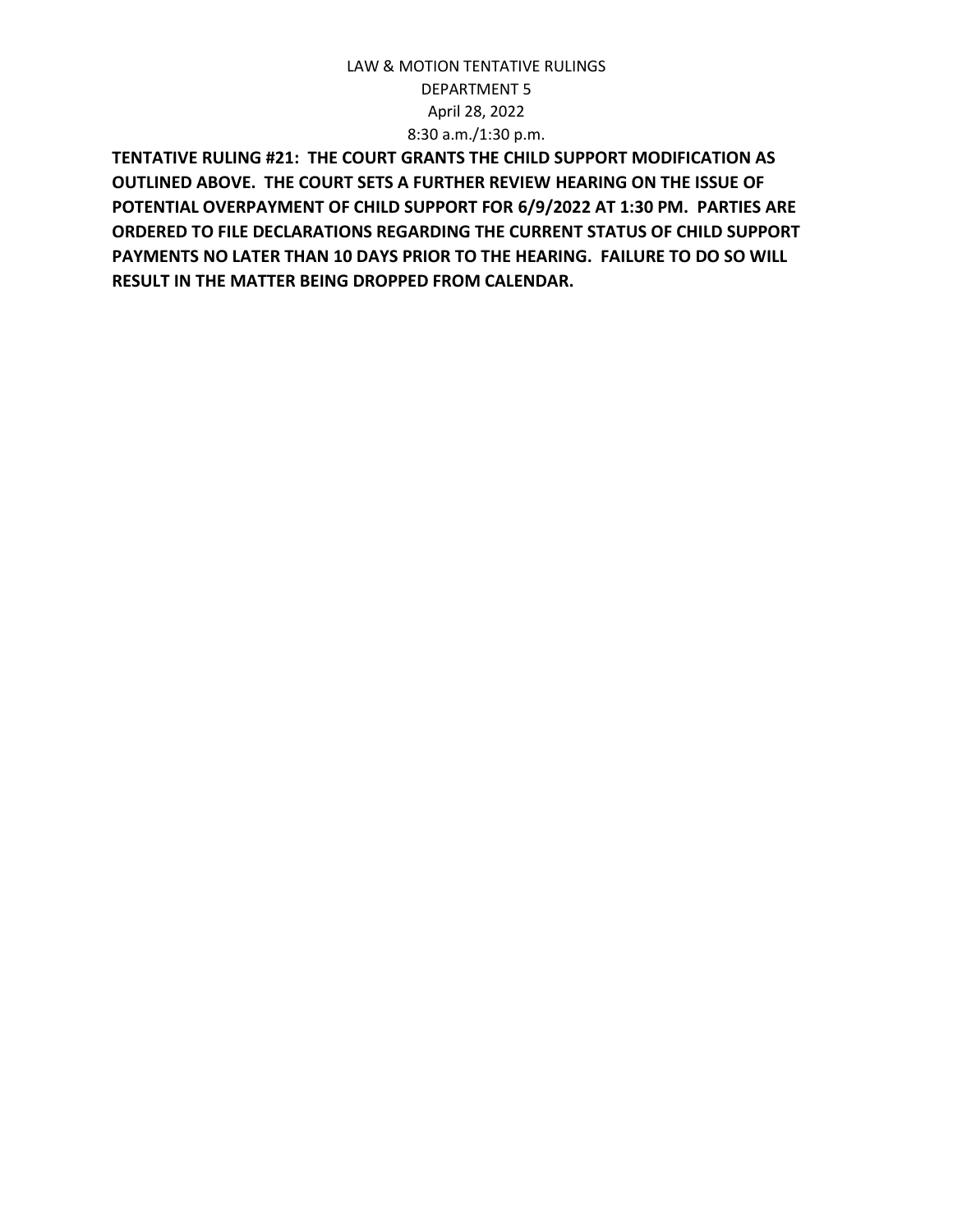| <b>ATTORNEY (NAME AND ADDRESS):</b><br><b>IEDC</b><br><b>Court</b><br><b>California</b><br><b>ATTORNEY FOR: Pet.</b> | TELEPHONE NO: | Superior Court Of The State of California, County of<br><b>COURT NAME:</b><br><b>STREET ADDRESS:</b><br><b>MAILING ADDRESS:</b><br><b>BRANCH NAME:</b> |
|----------------------------------------------------------------------------------------------------------------------|---------------|--------------------------------------------------------------------------------------------------------------------------------------------------------|
| <b>DISSOMASTER REPORT</b>                                                                                            |               | <b>CASE NUMBER:</b>                                                                                                                                    |
| 2022, Monthly                                                                                                        |               | PPL20180469                                                                                                                                            |

| <b>Input Data</b>                 | Pet.   | Resp.         | Guideline (2022)               |                | <b>Cash Flow Analysis</b>           | Pet.  | Resp. |
|-----------------------------------|--------|---------------|--------------------------------|----------------|-------------------------------------|-------|-------|
| Number of children                | 0      | 2             | Nets (adjusted)                |                | Guideline                           |       |       |
| % time with Second Parent         | 0%     | 0%            | Pet.                           | 1,744          | Payment (cost)/benefit              | (698) | 698   |
| Filing status                     | Single | <b>HH/MLA</b> | Resp.                          | 3,397          | Net spendable income                | 1,046 | 4,095 |
| # Federal exemptions              | $1^*$  | $3^{\star}$   | Total                          | 5,141          | % combined spendable                | 20.4% | 79.6% |
| Wages + salary                    | 0      | 3,400         | <b>Support</b>                 |                | Total taxes                         | 0     | 3     |
| 401(k) employee contrib           | 0      | 0             | CS Payor                       |                | Pet #WHA                            | 0     | 8     |
| Self-employment income            | 0      | 0             | Presumed                       | (698)          | Net wage paycheck/mo                | 0     | 3,069 |
| Other taxable income              | 0      | 0             | Basic CS                       | (698)          | Comb. net spendable                 | 5,141 |       |
| Short-term cap. gains             | 0      | 0             | Add-ons                        |                | 0 Proposed                          |       |       |
| Long-term cap, gains              | 0      | 0             | Presumed Per Kid               |                | Payment (cost)/benefit              | (698) | 698   |
| Other gains (and losses)          | 0      | 0             | Child 1                        | (262)          | Net spendable income                | 1,046 | 4,095 |
| Ordinary dividends                | 0      | 0             | Child 2                        | (436)          | NSI change from gdl                 | 0     | 0     |
| Tax. interest received            | 0      | 0             | CA FAM 4055(b)(7) CS LIA range |                | % combined spendable                | 20.4% | 79.6% |
| Social Security received          | 0      | 0             |                                |                | \$635 to \$698 % of saving over gdl | 0%    | 0%    |
| Unemployment compensation         | 0      | 0             | Spousal support                | blocked        | <b>Total taxes</b>                  | 0     | 3     |
| Operating losses                  | 0      | 0             | Total                          | (698)          | #WHA                                | 0     | 8     |
| Ca. operating loss adj.           | 0      | 0             | Proposed, tactic 9             |                | Net wage paycheck/mo                | 0     | 3,069 |
| Roy, partnerships, S corp, trusts | 0      | 0             | CS Payor                       |                | Pet. Comb. net spendable            | 5,141 |       |
| Rental income                     | 0      | 0             | Presumed                       |                | (698) Percent change                | 0.0%  |       |
| Misc ordinary tax. inc.           | 0      | 0             | Basic CS                       | (698)          | Default Case Settings               |       |       |
| Other nontaxable income           | 1,744  | 0             | Add-ons                        | 0              |                                     |       |       |
| New-spouse income                 | 0      | 0             | Presumed Per Kid               |                |                                     |       |       |
| Adj. to income (ATI)              | 0      | 0             | Child 1                        | (262)          |                                     |       |       |
| SS paid other marriage            | 0      | 0             | Child 2                        | (436)          |                                     |       |       |
| Ptr Support Pd. other P'ships     | 0      | 0             | CA FAM 4055(b)(7) CS LIA range |                |                                     |       |       |
| CS paid other relationship        | 0      | 0             |                                | \$635 to \$698 |                                     |       |       |
| Health ins.                       | 0      | 0             | Spousal support                | blocked        |                                     |       |       |
| Qual. Bus. Inc. Ded.              | 0      | 0             | Total                          | (698)          |                                     |       |       |
| Itemized deductions               | 0      | 0             | Savings                        | 0              |                                     |       |       |
| Other medical expenses            | 0      | 0             | No releases                    |                |                                     |       |       |
| Property tax expenses             | 0      | 0             |                                |                |                                     |       |       |
| Ded, interest expense             | 0      | 0             |                                |                |                                     |       |       |
| Charitable contribution           | 0      | 0             |                                |                |                                     |       |       |
| Miscellaneous itemized            | 0      | 0             |                                |                |                                     |       |       |
| Required union dues               | 0      | 0             |                                |                |                                     |       |       |
| Cr. for Pd. Sick and Fam. L.      | 0      | 0             |                                |                |                                     |       |       |
| Mandatory retirement              | 0      | 0             |                                |                |                                     |       |       |
| Hardship deduction                | 0*     | 0*            |                                |                |                                     |       |       |
| Other gdl. deductions             | 0      | 0             |                                |                |                                     |       |       |
| AMT info (IRS Form 6251)          | 0      | 0             |                                |                |                                     |       |       |
| Child support add-ons             | 0      | 0             |                                |                |                                     |       |       |
| TANF.SSI and CS received          | 0      | 0             |                                |                |                                     |       |       |